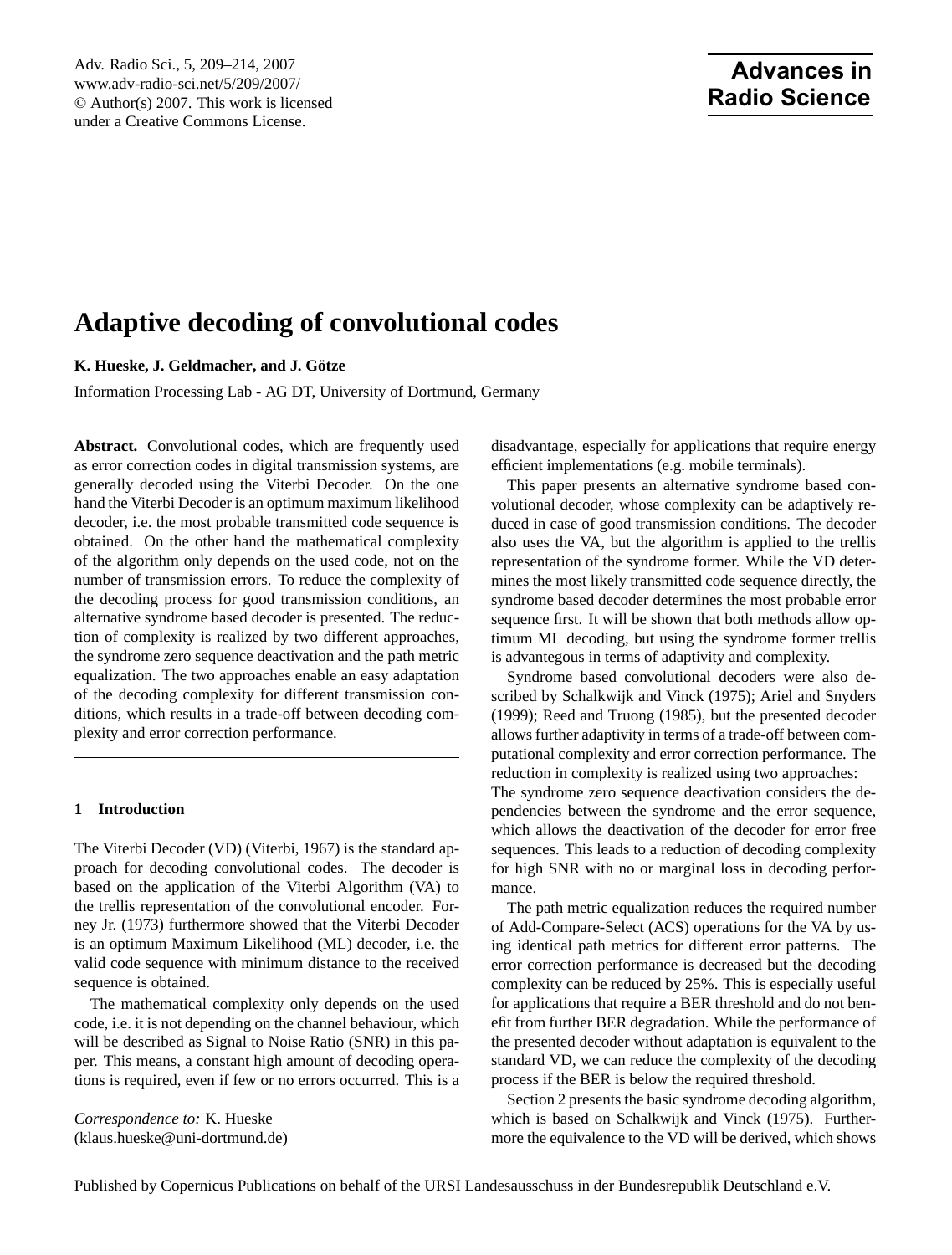that both are optimum ML decoders. In Sect. 3 two methods for complexity reduction are introduced, syndrome zero sequence deactivation and path metric equalization. Furthermore an estimation technique for the Bit Error Rate (BER) is introduced, which is used for an adaptive complexity reduction. For performance and complexity analysis simulation results are presented in Sect. 4. Conclusions are given in Sect. 5.

#### **2 Syndrome decoding**

In this section the syndrome decoding algorithm proposed by [Schalkwijk and Vinck](#page-5-2) [\(1975\)](#page-5-2) is presented.

#### 2.1 Syndrome decoding

The syndrome decoding algorithm is presented for code rates  $R=k/n$ . Sequences and transfer functions are represented in frequency domain as power series in  $D$  with coefficients from  $GF(2)$ . For the sake of clarity, the delay operator D is omitted in the following.

An information sequence is encoded by multiplication with a generator matrix

$$
\mathbf{v} = \mathbf{u}\mathbf{G},\tag{1}
$$

where  $G$  is a polynomial generator matrix with  $k$  rows and  $n$ columns,  $\bf{v}$  is a row vector of length  $n$  containing the coded bits and **u** is a row vector of length k containing the information bits.

The sequence **v** is transmitted over a memoryless, noisy channel, causing the corrupted received sequence

$$
\mathbf{r} = \mathbf{v} + \mathbf{e},\tag{2}
$$

where **e** is the error sequence resulting from channel noise.

A syndrome sequence **b** is computed from the received sequence as

<span id="page-1-1"></span>
$$
\mathbf{b} = \mathbf{r} \mathbf{H}^T,\tag{3}
$$

where  $\mathbf{H}^T$  is a polynomial matrix with *n* rows and  $n - k$ columns and is called the syndrome former matrix of **G**. The syndrome former matrix is defined to be orthogonal to **G**, thus the syndrome sequence **b** is the zero sequence if and only if **r** is a valid code sequence. It follows that the syndrome sequence only depends on the error sequence and is independent of the transmitted information:

<span id="page-1-3"></span>
$$
\mathbf{b} = \mathbf{r} \mathbf{H}^T = (\mathbf{v} + \mathbf{e}) \mathbf{H}^T = \mathbf{e} \mathbf{H}^T
$$
 (4)

The syndrome decoder has to map the syndrome sequence back to the error sequence. However the mapping from **b** to **e** is not unique, but there is a set of error sequences corresponding to one syndrome sequence. For ML decoding the decoder has to determine the code sequence with minimum distance to the received sequence, which corresponds to the error sequence with minimum weight. Thus the decoding problem can be formulated in terms of an optimization problem with constraint:

<span id="page-1-0"></span>
$$
\min_{\hat{\mathbf{e}}} ||\hat{\mathbf{e}}|| \quad \text{with} \quad \mathbf{b} = \hat{\mathbf{e}} \mathbf{H}^T \tag{5}
$$

The norm  $||...||$  is defined as hamming distance for hard decision decoding and as 2-norm for soft decision decoding. The minimization can be done by searching the syndrome former trellis for the error sequence with minimum weight using the VA. The constraint is incorporated by only allowing the transitions belonging to the current syndrome value at every stage in the syndrome former trellis.

When the ML error sequence  $\hat{\mathbf{e}}$  has been found, the transmission errors are corrected by subtracting the estimated error sequence from the received sequence

$$
\hat{\mathbf{v}} = \mathbf{r} - \hat{\mathbf{e}},\tag{6}
$$

where  $\hat{v}$  is the estimated code sequence. Finally the information sequence can be obtained as the product of the estimated code sequence and the right inverse generator matrix

<span id="page-1-2"></span>
$$
\hat{\mathbf{u}} = \hat{\mathbf{v}} \mathbf{G}^{-1}.
$$
 (7)

2.2 Syndrome former matrix and trellis representation

The syndrome former  $H<sup>T</sup>$  can be calculated from the invariant factor decomposition (IFD) of the generator matrix **G**. The IFD of a matrix **G** is defined as

$$
\mathbf{G} = \mathbf{A} \Gamma \mathbf{B} \tag{8}
$$

where **A** is a polynomial  $(k \times k)$  matrix and **B** is a polynomial  $(n \times n)$  matrix with det(**A**)=det(**B**)=1.  $\Gamma$  is a ( $k \times n$ ) matrix and is called Smith-Form of **G**. An algorithm for the computation and the properties of the IFD are given in [Johannesson](#page-5-5) [and Zigangirov](#page-5-5) [\(1999\)](#page-5-5).

The first  $k$  rows of **B** form an equivalent generator matrix of **G** and the last n−k rows are the transpose of the inverse of **H**:

$$
\mathbf{B} = \begin{pmatrix} \mathbf{G}_b \\ (\mathbf{H}^{-1})^T \end{pmatrix} \tag{9}
$$

As **B** is non-singular, it can be inverted. The right inverse equivalent generator matrix  $G_b^{-1}$  and the syndrome former  $\mathbf{H}^T$  can be identified as the first k columns and the last  $n - k$ columns of  $\mathbf{B}^{-1}$ , respectively:

$$
\mathbf{B}^{-1} = \left(\mathbf{G}_b^{-1} \ \mathbf{H}^T\right) \tag{10}
$$

For  $R=k/n$  the syndrome former takes a sequence of n polynomials as input and produces a syndrome sequence represented by  $n-k$  polynomials. As the number of memory elements required to realize the syndrome former is equal to the number of the memory elements of the encoder [\(For](#page-5-6)[ney Jr.,](#page-5-6) [1970\)](#page-5-6), the syndrome former trellis has the same number of states as the encoder trellis. The syndrome trellis has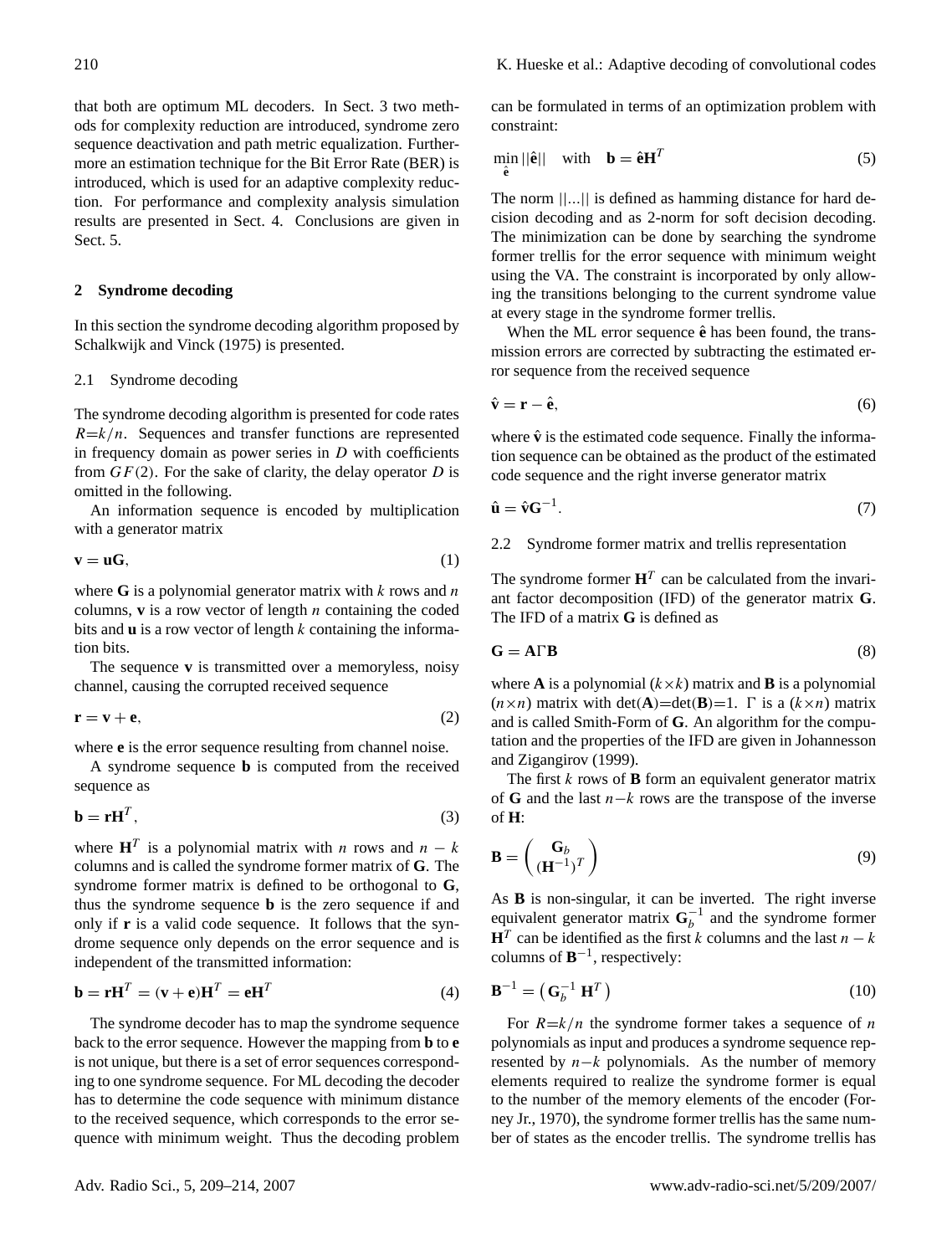

<span id="page-2-0"></span>**Fig. 1.** Example of an error path, "0"-syndrome sequences are plotted as lines, "1"-syndrome sequences are plotted dashed.

 $2^v$  states, where  $v$  is the number of memory elements of the encoder, and  $2^n$  edges leaving each state.

For  $R=1/2$  the syndrome trellis has 4 edges leaving each state. The trellis can be split into two parts, with each part containing only the transitions of one syndrome symbol. This results in two trellises with each  $2^v$  states and 2 edges leaving each state.

To find the minimum weight error sequence, a shortest path algorithm like the VA is used. As branch metric for the transition of a state to a successor state, the weight of the corresponding error pattern is taken. To incorporate the constraint from Eq. [\(5\)](#page-1-0), at each decoding stage only the trellis part corresponding to the current syndrome symbol is considered.

#### 2.3 Equivalence to the Viterbi Decoder

The equivalence of the syndrome based decoder to the VD can be shown by replacing the estimated error  $\hat{\mathbf{e}}$  in Eq. [\(5\)](#page-1-0) by **r**− $\hat{v}$ . Expression [\(5\)](#page-1-0) then becomes

$$
\min_{\hat{\mathbf{v}}} ||\mathbf{r} - \hat{\mathbf{v}}|| \text{ with } \mathbf{b} = (\hat{\mathbf{v}} + \hat{\mathbf{e}})\mathbf{H}^T,
$$
\n(11)

and using  $\mathbf{b} = \hat{\mathbf{e}} \mathbf{H}^T$  leads to

$$
\min_{\hat{\mathbf{v}}} ||\mathbf{r} - \hat{\mathbf{v}}|| \text{ with } \mathbf{0} = \hat{\mathbf{v}} \mathbf{H}^T,
$$
\n(12)

which represents the decoding problem in "Viterbi sense". As both decoders are equivalent, the syndrome based decoder is also an optimum ML decoder.

We note that the syndrome computation in Eq. [\(3\)](#page-1-1) and the mapping from estimated code sequence to information sequence in Eq. [\(7\)](#page-1-2) can be realized as simple XOR operations. Thus the estimation of the error sequence has a similar complexity as the VD.

# **3 Adaptive decoding**

### 3.1 Syndrome zero sequence deactivation

Good transmission conditions will lead to error free sequences in  $\bf{r}$ , i.e. to sequences where  $\bf{e}$ = $\bf{0}$ . As the syndrome sequence only depends on the channel errors, as shown in Eq. [\(4\)](#page-1-3), error free periods will lead to zero sequences in the syndrome **b**, too. For zero sequences, no decoding is necessary, the zero path in the syndrome former trellis is taken.

The first proposed optimization of the syndrome decoder now consists of detecting zero sequences in the syndrome, and switching the decoder off for these sequences. A reasonable length of the period has to be assumed, to be sure, that the ML path in the trellis has returned to zero state. Decoding is done by always tracing back from zero state.

If the minimum zero period length is chosen long enough, the decoding performance can be as good as the performance of the unmodified decoder. There is a trade-off, decoding performance can be exchanged with decoding complexity by reducing or increasing the required length of the zero sequences.

There are two critical parameters for the adaptive decoder: The first parameter  $l_{off}$  is the number of syndrome zeros, after which the decoder can be safely switched off. The second parameter  $l_{on}$  is the number of stages before the first syndrome one, when the decoder has to be switched on again. The second parameter depends on the number of path registers v. Because an error event is propagated with maximum delay of  $v$  stages to the syndrome, the decoder has to be switched on  $v$  stages before the first syndrome one. The first parameter also depends on  $v$  but is also influenced by the received data in case of soft decision, which makes a general choice infeasible. Therefore, simulations are used to determine a reasonable value.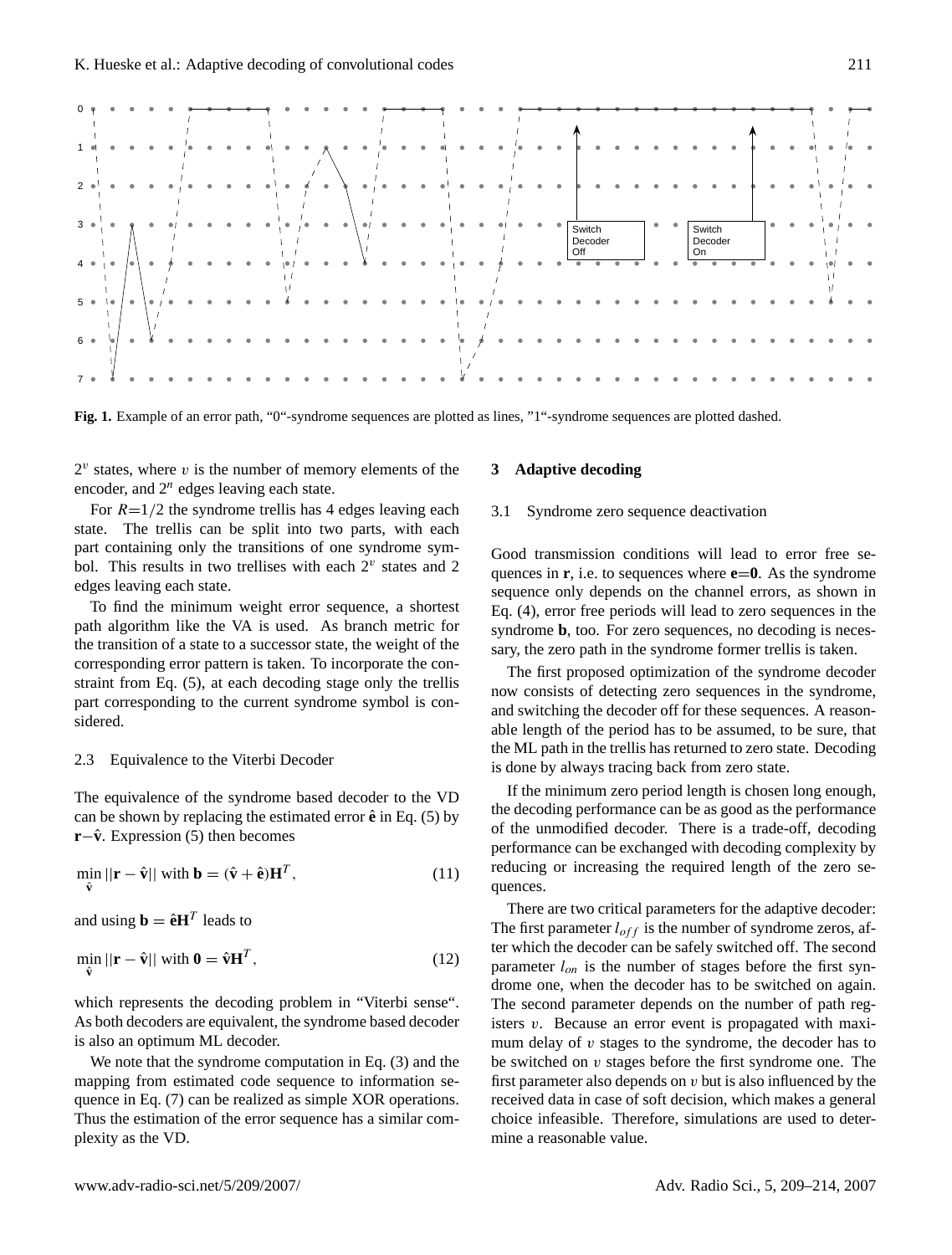

<span id="page-3-0"></span>**Fig. 2.** Syndrome former trellis for the example code, Syndrome 0 part.

As an example, Fig. [1](#page-2-0) shows an error path for a  $v=3$  Code. In this example the decoder is switched off, when six successive syndrome zeros are detected. The decoder is turned off after  $l_{off} = 3$  syndrome zeros and turned on again  $l_{on} = 3$ stages before the next syndrome one.

### 3.2 Path metric equalization

A second reduction of the computational complexity is based on a closer examination of the syndrome former trellis structure. As Schalkwijk et al pointed out in [Schalkwijk and](#page-5-7) [Vinck](#page-5-7) [\(1976\)](#page-5-7), the syndrome former trellis has a special structure. We can identify pairs of states which have the same predecessor states and at the same time have identical weights of the corresponding transition in case of hard decision.

For example, Fig. [2](#page-3-0) shows a syndrome former trellis for a code with memory length  $v=3$  and generator polynomials  $G=[D^3+D^2+1, D^3+D^2+D+1]$ . For simplicity only the zero part is considered. The trellis is annotated on the left side with the state numbers and on the right side with the error input corresponding to the transition. One can see that the states 1 and 3 have the same predecessor states (6 and 7) with the transitions having the same weight  $0+1=1$  and  $1+0=1$ . The same holds for the states 5 and 7 which have the predecessors 4 and 5.

Let  $M^{(i)}(t)$  be the metric of state i at time t and  $\mu^{(i,j)}(t)$ the branch metric for a transition from state  $i$  to state  $j$ . At every decoding stage and for every state the VA has to compute the metrics for all transitions from each predecessor state, compare the metrics and choose the survivor path as the path with minimum metric (ACS). For example, for the

states 1 and 3 the metric is computed as

<span id="page-3-1"></span>
$$
M^{(1)}(t+1) =
$$
  
\n
$$
\min\{M^{(6)}(t) + \mu^{(6,1)}(t), M^{(7)}(t) + \mu^{(7,1)}(t)\}
$$
  
\n
$$
M^{(3)}(t+1) =
$$
  
\n
$$
\min\{M^{(6)}(t) + \mu^{(6,3)}(t), M^{(7)}(t) + \mu^{(7,3)}(t)\}
$$
\n(13)

If harddecision is applied, the branch metrics are computed as

$$
\mu^{(6,1)}(t) = \mu^{(7,3)}(t) = 0 + 1 = 1
$$
  
\n
$$
\mu^{(7,1)}(t) = \mu^{(6,3)}(t) = 1 + 0 = 1
$$
\n(14)

and Eq. [\(13\)](#page-3-1) becomes

$$
M^{(1)}(t+1) = \min\{M^{(6)}(t) + 1, M^{(7)}(t) + 1\}
$$
  
\n
$$
M^{(3)}(t+1) = \min\{M^{(6)}(t) + 1, M^{(7)}(t) + 1\}
$$
\n(15)

The metric computation is identical for both state 1 and state 3 and thus for state 3 no computation is required. The same holds for states 6 and 7.

We can use this for reducing the complexity of the decoder and save one ACS operation for each of the  $2^{v-2}$  pairs. If the decoder uses harddecision, 25% of the ACS operations can be saved without loss of decoding performance [\(Schalkwijk](#page-5-7) [and Vinck,](#page-5-7) [1976\)](#page-5-7).

However as hard decision is rarely used, we now discuss the metric computation for the soft decision case. Let  $\mathbf{r}(t)=[r_1(t) \ r_2(t)]$  be the 3-Bit quantized vector received at time t, zero symmetric BPSK modulation and AWGN channel assumed. The absolute value of  $r(t)$  can be seen as a measure for the confidence of the received word. The lower the absolute value of  $r_i(t)$ , the more likely a transmission error occurred at this position. Thus the branch metric calculation for softdecision can formulated as

$$
\langle \mathbf{e}(t), \mathbf{r}(t) \rangle = [e_1(t) \; e_2(t)][|r_1(t)| \; |r_2(t)|]^T \tag{16}
$$

to incorporate the confidence informations. The metric calculation for the example becomes

$$
M^{(1)}(t+1) = \min\{M^{(6)}(t) + |r_2(t)|, M^{(7)}(t) + |r_1(t)|\}
$$
  

$$
M^{(3)}(t+1) = \min\{M^{(6)}(t) + |r_1(t)|, M^{(7)}(t) + |r_2(t)|\}
$$

So the metric calculation is not identical for soft decision and a simplification is no longer possible without decoding performance loss.

However, the metric calculation can be modified to allow a simplification analog to the hard decision case. This is realized by assigning the same branch metrics to the 01 and 10 error patterns, which can be done by choosing the minimum of  $|r_1(t)|$  and  $|r_2(t)|$  as branch metric for the 01 and 10 transitions:

$$
\mu^{(i,j)}(t) = \frac{\min\{|r_1(t)|, |r_2(t)|\}}{\min\{|r_1(t)|, |r_2(t)|\}} \text{ for } \mathbf{e}(t) = [10]
$$
\n
$$
|r_1(t)| + |r_2(t)| \quad \text{ for } \mathbf{e}(t) = [01]
$$
\n
$$
|r_1(t)| + |r_2(t)| \quad \text{ for } \mathbf{e}(t) = [11]
$$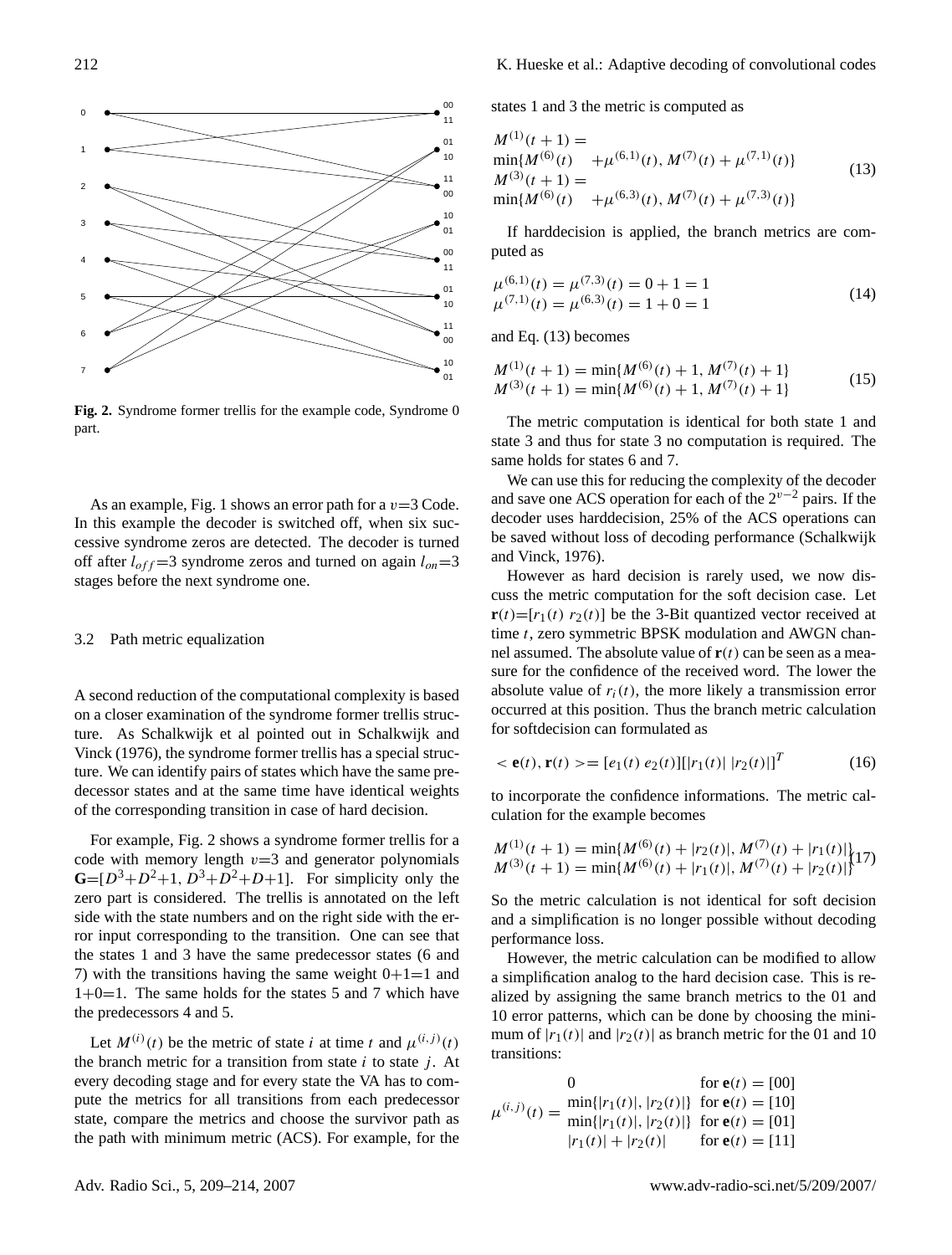

<span id="page-4-0"></span>**Fig. 3.** Percentage of non-zero elements in syndrome vector.

The metric computation for the states 3 and 6 then becomes

$$
M^{(1)}(t+1) = \min\{M^{(6)}(t) + \min\{|r_1(t)|, |r_2(t)|\},\
$$

$$
M^{(7)}(t) + \min\{|r_1(t)|, |r_2(t)|\}\}
$$

$$
M^{(3)}(t+1) = \min\{M^{(6)}(t) + \min\{|r_1(t)|, |r_2(t)|\},\
$$

$$
M^{(7)}(t) + \min\{|r_1(t)|, |r_2(t)|\}\}
$$
(18)

If the metric calculation is modified in this way, the reduction of complexity can be applied as in the hard decision case. However, there will be a loss of decoding performance compared to the full complexity soft decision decoder.

#### 3.3 BER estimation

The path metric equalization is especially suitable for transmission systems that require a specific BER and do not benefit from better channel conditions. If the desired BER is reached, the complexity of the decoder can be reduced adaptively. The total error correction performance will be decreased, but the required BER threshold will always be achieved.

The problem that comes up with this approach is that the BER is generally unknown in the receiver. But using the syndrome vector we can roughly estimate the BER by calculating the syndrome vector weight. This means for good transmission conditions only few errors occur, which results in a syndrome vector with only few non-zero elements. On the other hand if the SNR is very low, we expect many transmission errors, which produces many non-zero elements. The dependencies between SNR and number of non-zero elements in the syndrome vector is depicted in Fig. [3.](#page-4-0)

Using this relation we can define a syndrome vector weight threshold in the receiver, which allows an adaptive switching between the normal and the reduced complexity syndrome based decoder.



<span id="page-4-1"></span>**Fig. 4.** Comparison of the Bit-Error-Rates of the reduced complexity decoder and the full complexity decoder.

#### 3.4 Summary

There are two options for reduction of decoding complexity. The first option is an adaptive decoding approach, which is based on analyzing the syndrome sequence and turning off the decoder in error-free periods. A reasonable minimum length assumed, decoding costs can be reduced without loosing decoding performance. The second option is based on the syndrome former trellis structure and allows a reduction of decoding complexity by about 25% but resulting in a loss of decoding performance.

# **4 Simulation results**

This section gives simulation results for both options. All simulations have been done for a code with generator matrix

$$
\mathbf{G} = [D^3 + D^2 + 1, D^3 + D^2 + D + 1] \tag{19}
$$

with  $v=3$  path registers and corresponding syndrome former

$$
\mathbf{H}^{T} = [D^{3} + D^{2} + D + 1, D^{3} + D^{2} + 1]^{T}
$$
 (20)

The codewords are transmitted over a memoryless AWGN channel using BPSK modulation. For the BER simulations soft decision was applied, considering 2000 simulated errors.

Figure [4](#page-4-1) shows the results for the reduced complexity syndrome decoder using path metric equalization. The performance of the simplified syndrome decoder is about 1dB worse compared to the regular syndrome decoder, but it requires 25% less operations. The same figure shows the adaptive decoding approach with a desired BER of 10−<sup>3</sup> . For a  $E_b/N_0 < 3.5$  dB only the unmodified syndrome decoder is used, i.e. the decoding complexity is equivalent to the VD. For higher SNR the reduced complexity decoder is used, depending on the syndrome vector weight of the actual received